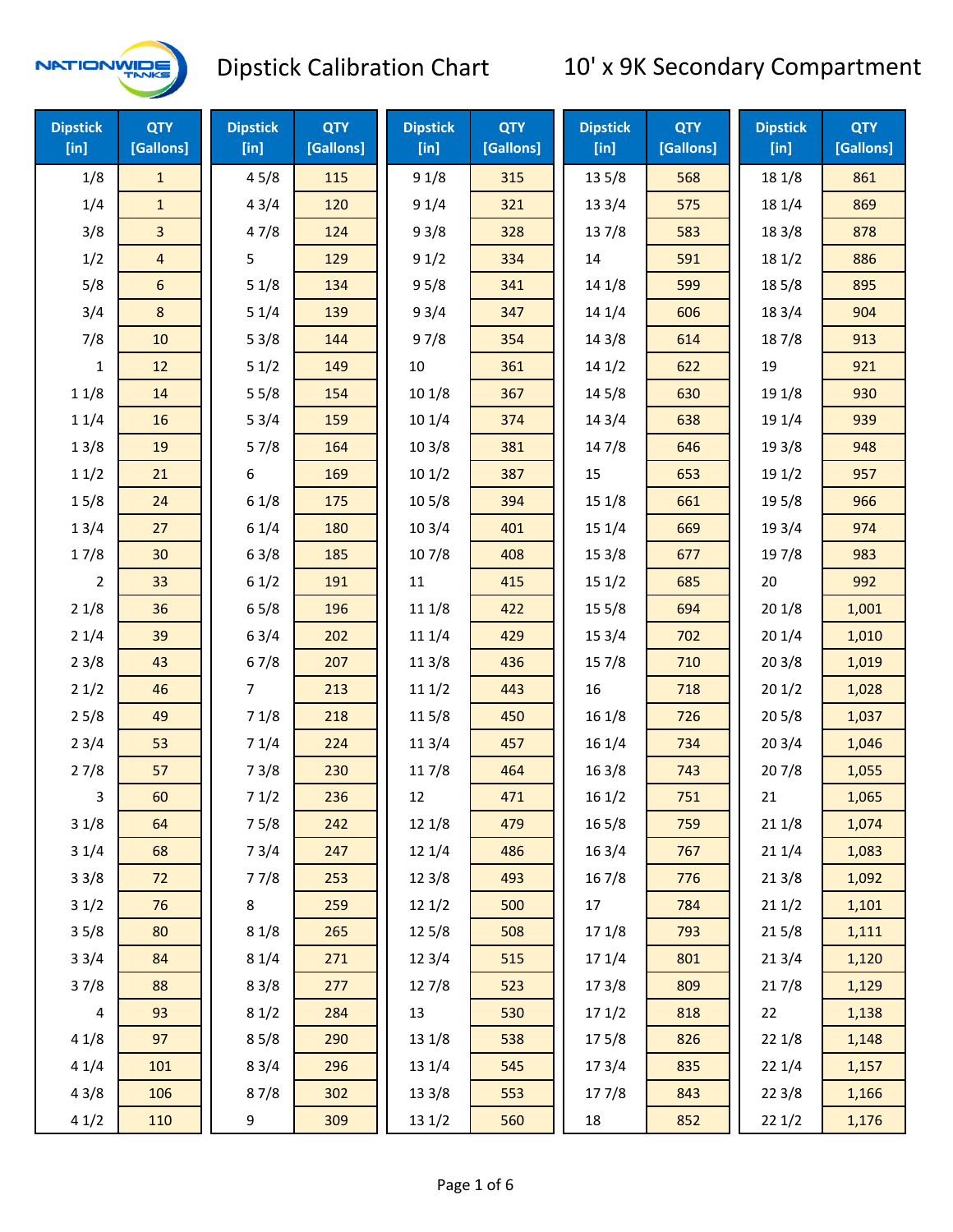

| <b>Dipstick</b><br>$[$ in] | <b>QTY</b><br>[Gallons] | <b>Dipstick</b><br>$[$ in] | <b>QTY</b><br>[Gallons] | <b>Dipstick</b><br>$[$ in] | <b>QTY</b><br>[Gallons] | <b>Dipstick</b><br>$[$ in] | <b>QTY</b><br>[Gallons] | <b>Dipstick</b><br>$[$ in] | <b>QTY</b><br>[Gallons] |
|----------------------------|-------------------------|----------------------------|-------------------------|----------------------------|-------------------------|----------------------------|-------------------------|----------------------------|-------------------------|
| 225/8                      | 1,185                   | 271/8                      | 1,535                   | 315/8                      | 1,907                   | 36 1/8                     | 2,296                   | 40 5/8                     | 2,700                   |
| 223/4                      | 1,194                   | 271/4                      | 1,546                   | 313/4                      | 1,918                   | 36 1/4                     | 2,307                   | 403/4                      | 2,711                   |
| 227/8                      | 1,204                   | 273/8                      | 1,556                   | 317/8                      | 1,928                   | 363/8                      | 2,318                   | 407/8                      | 2,722                   |
| 23                         | 1,213                   | 271/2                      | 1,566                   | 32                         | 1,939                   | 361/2                      | 2,329                   | 41                         | 2,734                   |
| 23 1/8                     | 1,223                   | 275/8                      | 1,576                   | 32 1/8                     | 1,950                   | 365/8                      | 2,341                   | 41 1/8                     | 2,745                   |
| 23 1/4                     | 1,232                   | 273/4                      | 1,586                   | 32 1/4                     | 1,960                   | 363/4                      | 2,352                   | 41 1/4                     | 2,757                   |
| 233/8                      | 1,242                   | 277/8                      | 1,596                   | 323/8                      | 1,971                   | 367/8                      | 2,363                   | 413/8                      | 2,768                   |
| 231/2                      | 1,251                   | 28                         | 1,606                   | 321/2                      | 1,982                   | 37                         | 2,374                   | 411/2                      | 2,779                   |
| 235/8                      | 1,261                   | 28 1/8                     | 1,616                   | 325/8                      | 1,992                   | 371/8                      | 2,385                   | 41 5/8                     | 2,791                   |
| 233/4                      | 1,270                   | 28 1/4                     | 1,627                   | 323/4                      | 2,003                   | 371/4                      | 2,396                   | 41 3/4                     | 2,802                   |
| 237/8                      | 1,280                   | 28 3/8                     | 1,637                   | 327/8                      | 2,014                   | 373/8                      | 2,407                   | 417/8                      | 2,814                   |
| 24                         | 1,290                   | 281/2                      | 1,647                   | 33                         | 2,024                   | 371/2                      | 2,418                   | 42                         | 2,825                   |
| 24 1/8                     | 1,299                   | 285/8                      | 1,657                   | 33 1/8                     | 2,035                   | 375/8                      | 2,429                   | 42 1/8                     | 2,837                   |
| 24 1/4                     | 1,309                   | 283/4                      | 1,667                   | 33 1/4                     | 2,046                   | 373/4                      | 2,441                   | 42 1/4                     | 2,848                   |
| 243/8                      | 1,319                   | 287/8                      | 1,678                   | 333/8                      | 2,057                   | 377/8                      | 2,452                   | 42 3/8                     | 2,860                   |
| 241/2                      | 1,328                   | 29                         | 1,688                   | 331/2                      | 2,067                   | 38                         | 2,463                   | 421/2                      | 2,871                   |
| 245/8                      | 1,338                   | 29 1/8                     | 1,698                   | 335/8                      | 2,078                   | 38 1/8                     | 2,474                   | 42 5/8                     | 2,883                   |
| 243/4                      | 1,348                   | 29 1/4                     | 1,709                   | 33 3/4                     | 2,089                   | 38 1/4                     | 2,485                   | 42 3/4                     | 2,894                   |
| 24 7/8                     | 1,357                   | 293/8                      | 1,719                   | 337/8                      | 2,100                   | 38 3/8                     | 2,496                   | 42 7/8                     | 2,906                   |
| 25                         | 1,367                   | 291/2                      | 1,729                   | 34                         | 2,111                   | 381/2                      | 2,508                   | 43                         | 2,917                   |
| 251/8                      | 1,377                   | 295/8                      | 1,740                   | 34 1/8                     | 2,121                   | 38 5/8                     | 2,519                   | 43 1/8                     | 2,929                   |
| 251/4                      | 1,387                   | 29 3/4                     | 1,750                   | 34 1/4                     | 2,132                   | 38 3/4                     | 2,530                   | 43 1/4                     | 2,940                   |
| 253/8                      | 1,396                   | 297/8                      | 1,760                   | 34 3/8                     | 2,143                   | 387/8                      | 2,541                   | 43 3/8                     | 2,952                   |
| 251/2                      | 1,406                   | 30                         | 1,771                   | 34 1/2                     | 2,154                   | 39                         | 2,553                   | 43 1/2                     | 2,963                   |
| 255/8                      | 1,416                   | 30 1/8                     | 1,781                   | 34 5/8                     | 2,165                   | 39 1/8                     | 2,564                   | 43 5/8                     | 2,975                   |
| 253/4                      | 1,426                   | 30 1/4                     | 1,792                   | 34 3/4                     | 2,176                   | 39 1/4                     | 2,575                   | 43 3/4                     | 2,986                   |
| 257/8                      | 1,436                   | 303/8                      | 1,802                   | 347/8                      | 2,187                   | 393/8                      | 2,586                   | 437/8                      | 2,998                   |
| 26                         | 1,446                   | 301/2                      | 1,812                   | 35                         | 2,198                   | 39 1/2                     | 2,598                   | 44                         | 3,010                   |
| 26 1/8                     | 1,456                   | 30 <sub>5/8</sub>          | 1,823                   | 35 1/8                     | 2,209                   | 39 5/8                     | 2,609                   | 44 1/8                     | 3,021                   |
| 26 1/4                     | 1,466                   | 30 3/4                     | 1,833                   | 35 1/4                     | 2,220                   | 39 3/4                     | 2,620                   | 44 1/4                     | 3,033                   |
| 26 3/8                     | 1,475                   | 307/8                      | 1,844                   | 35 3/8                     | 2,230                   | 397/8                      | 2,632                   | 44 3/8                     | 3,044                   |
| 261/2                      | 1,485                   | 31                         | 1,854                   | 35 1/2                     | 2,241                   | 40                         | 2,643                   | 44 1/2                     | 3,056                   |
| 265/8                      | 1,495                   | 31 1/8                     | 1,865                   | 355/8                      | 2,252                   | 40 1/8                     | 2,654                   | 44 5/8                     | 3,068                   |
| 263/4                      | 1,505                   | 31 1/4                     | 1,876                   | 35 3/4                     | 2,263                   | 40 1/4                     | 2,666                   | 44 3/4                     | 3,079                   |
| 267/8                      | 1,515                   | 31 3/8                     | 1,886                   | 357/8                      | 2,274                   | 40 3/8                     | 2,677                   | 447/8                      | 3,091                   |
| 27                         | 1,525                   | 311/2                      | 1,897                   | 36                         | 2,285                   | 40 1/2                     | 2,688                   | 45                         | 3,102                   |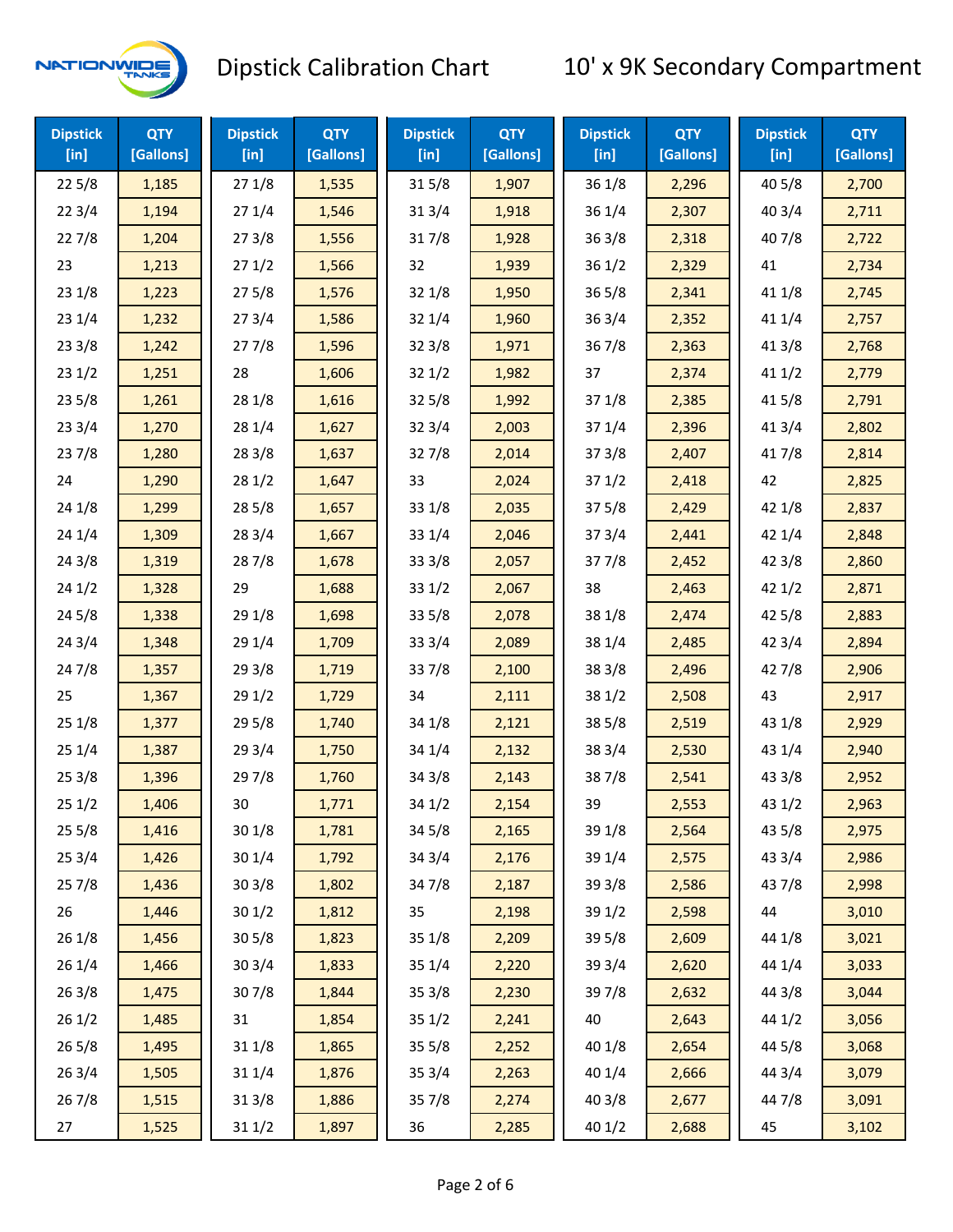

| <b>Dipstick</b><br>$[$ in] | <b>QTY</b><br>[Gallons] | <b>Dipstick</b><br>$[$ in] | <b>QTY</b><br>[Gallons] | <b>Dipstick</b><br>$[$ in] | <b>QTY</b><br>[Gallons] | <b>Dipstick</b><br>$[$ in] | <b>QTY</b><br>[Gallons] | <b>Dipstick</b><br>$[$ in] | <b>QTY</b><br>[Gallons] |
|----------------------------|-------------------------|----------------------------|-------------------------|----------------------------|-------------------------|----------------------------|-------------------------|----------------------------|-------------------------|
| 45 1/8                     | 3,114                   | 49 5/8                     | 3,537                   | 54 1/8                     | 3,965                   | 58 5/8                     | 4,397                   | 63 1/8                     | 4,829                   |
| 45 1/4                     | 3,126                   | 49 3/4                     | 3,549                   | 54 1/4                     | 3,977                   | 58 3/4                     | 4,409                   | 63 1/4                     | 4,841                   |
| 45 3/8                     | 3,137                   | 49 7/8                     | 3,560                   | 54 3/8                     | 3,989                   | 587/8                      | 4,421                   | 63 3/8                     | 4,853                   |
| 45 1/2                     | 3,149                   | 50                         | 3,572                   | 54 1/2                     | 4,001                   | 59                         | 4,433                   | 63 1/2                     | 4,865                   |
| 45 5/8                     | 3,161                   | 50 1/8                     | 3,584                   | 54 5/8                     | 4,013                   | 59 1/8                     | 4,445                   | 63 5/8                     | 4,877                   |
| 45 3/4                     | 3,172                   | 50 1/4                     | 3,596                   | 54 3/4                     | 4,025                   | 59 1/4                     | 4,457                   | 63 3/4                     | 4,889                   |
| 45 7/8                     | 3,184                   | 503/8                      | 3,608                   | 547/8                      | 4,037                   | 59 3/8                     | 4,469                   | 637/8                      | 4,901                   |
| 46                         | 3,196                   | 501/2                      | 3,620                   | 55                         | 4,049                   | 59 1/2                     | 4,481                   | 64                         | 4,913                   |
| 46 1/8                     | 3,207                   | 505/8                      | 3,631                   | 55 1/8                     | 4,061                   | 59 5/8                     | 4,493                   | 64 1/8                     | 4,925                   |
| 46 1/4                     | 3,219                   | 503/4                      | 3,643                   | 55 1/4                     | 4,073                   | 59 3/4                     | 4,505                   | 64 1/4                     | 4,937                   |
| 463/8                      | 3,231                   | 507/8                      | 3,655                   | 55 3/8                     | 4,085                   | 59 7/8                     | 4,517                   | 64 3/8                     | 4,949                   |
| 46 1/2                     | 3,242                   | 51                         | 3,667                   | 551/2                      | 4,097                   | 60                         | 4,529                   | 64 1/2                     | 4,961                   |
| 46 5/8                     | 3,254                   | 51 1/8                     | 3,679                   | 55 5/8                     | 4,109                   | 60 1/8                     | 4,541                   | 64 5/8                     | 4,973                   |
| 46 3/4                     | 3,266                   | 51 1/4                     | 3,691                   | 55 3/4                     | 4,121                   | 60 1/4                     | 4,553                   | 64 3/4                     | 4,985                   |
| 46 7/8                     | 3,278                   | 51 3/8                     | 3,703                   | 55 7/8                     | 4,133                   | 60 3/8                     | 4,565                   | 64 7/8                     | 4,997                   |
| 47                         | 3,289                   | 511/2                      | 3,715                   | 56                         | 4,145                   | 60 1/2                     | 4,577                   | 65                         | 5,009                   |
| 47 1/8                     | 3,301                   | 515/8                      | 3,727                   | 56 1/8                     | 4,157                   | 60 5/8                     | 4,589                   | 65 1/8                     | 5,021                   |
| 47 1/4                     | 3,313                   | 51 3/4                     | 3,738                   | 56 1/4                     | 4,169                   | 60 3/4                     | 4,601                   | 65 1/4                     | 5,033                   |
| 47 3/8                     | 3,324                   | 517/8                      | 3,750                   | 56 3/8                     | 4,181                   | 607/8                      | 4,613                   | 65 3/8                     | 5,045                   |
| 471/2                      | 3,336                   | 52                         | 3,762                   | 561/2                      | 4,193                   | 61                         | 4,625                   | 65 1/2                     | 5,057                   |
| 475/8                      | 3,348                   | 52 1/8                     | 3,774                   | 56 5/8                     | 4,205                   | 611/8                      | 4,637                   | 65 5/8                     | 5,069                   |
| 47 3/4                     | 3,360                   | 52 1/4                     | 3,786                   | 56 3/4                     | 4,217                   | 61 1/4                     | 4,649                   | 65 3/4                     | 5,081                   |
| 47 7/8                     | 3,372                   | 52 3/8                     | 3,798                   | 567/8                      | 4,229                   | 61 3/8                     | 4,661                   | 65 7/8                     | 5,092                   |
| 48                         | 3,383                   | 521/2                      | 3,810                   | 57                         | 4,241                   | 611/2                      | 4,673                   | 66                         | 5,104                   |
| 48 1/8                     | 3,395                   | 525/8                      | 3,822                   | 57 1/8                     | 4,253                   | 615/8                      | 4,685                   | 66 1/8                     | 5,116                   |
| 48 1/4                     | 3,407                   | 52 3/4                     | 3,834                   | 57 1/4                     | 4,265                   | 61 3/4                     | 4,697                   | 66 1/4                     | 5,128                   |
| 48 3/8                     | 3,419                   | 527/8                      | 3,846                   | 57 3/8                     | 4,277                   | 617/8                      | 4,709                   | 66 3/8                     | 5,140                   |
| 48 1/2                     | 3,430                   | 53                         | 3,858                   | 571/2                      | 4,289                   | 62                         | 4,721                   | 66 1/2                     | 5,152                   |
| 48 5/8                     | 3,442                   | 53 1/8                     | 3,870                   | 57 5/8                     | 4,301                   | 62 1/8                     | 4,733                   | 66 5/8                     | 5,164                   |
| 48 3/4                     | 3,454                   | 53 1/4                     | 3,881                   | 573/4                      | 4,313                   | 62 1/4                     | 4,745                   | 66 3/4                     | 5,176                   |
| 487/8                      | 3,466                   | 53 3/8                     | 3,893                   | 577/8                      | 4,325                   | 62 3/8                     | 4,757                   | 667/8                      | 5,188                   |
| 49                         | 3,478                   | 53 1/2                     | 3,905                   | 58                         | 4,337                   | 62 1/2                     | 4,769                   | 67                         | 5,200                   |
| 49 1/8                     | 3,489                   | 53 5/8                     | 3,917                   | 58 1/8                     | 4,349                   | 62 5/8                     | 4,781                   | 671/8                      | 5,212                   |
| 49 1/4                     | 3,501                   | 53 3/4                     | 3,929                   | 58 1/4                     | 4,361                   | 62 3/4                     | 4,793                   | 67 1/4                     | 5,224                   |
| 49 3/8                     | 3,513                   | 537/8                      | 3,941                   | 58 3/8                     | 4,373                   | 627/8                      | 4,805                   | 673/8                      | 5,236                   |
| 49 1/2                     | 3,525                   | 54                         | 3,953                   | 58 1/2                     | 4,385                   | 63                         | 4,817                   | 67 1/2                     | 5,248                   |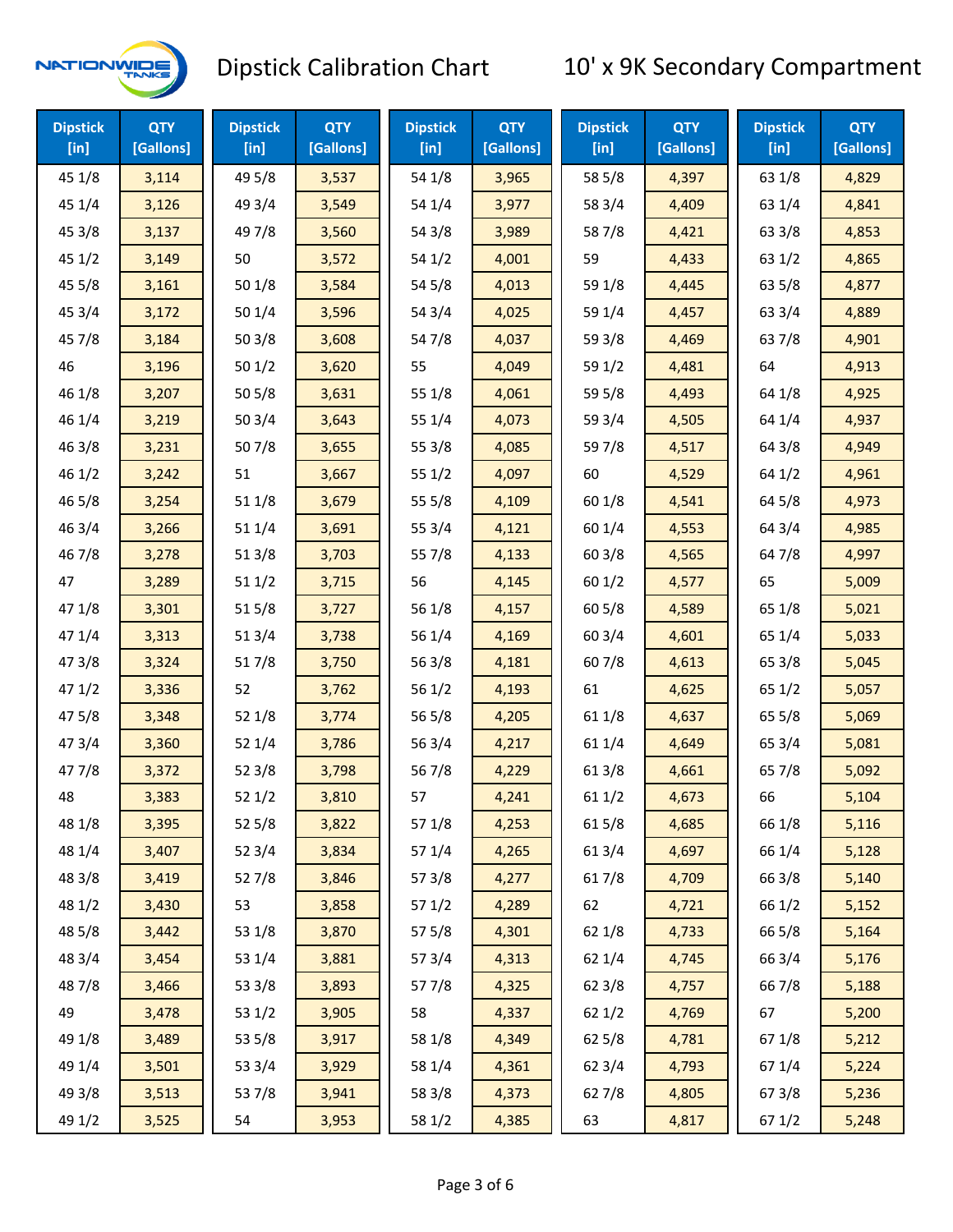

| <b>Dipstick</b><br>$[$ in] | <b>QTY</b><br>[Gallons] | <b>Dipstick</b><br>$[$ in] | <b>QTY</b><br>[Gallons] | <b>Dipstick</b><br>$[$ in] | <b>QTY</b><br>[Gallons] | <b>Dipstick</b><br>$[$ in] | <b>QTY</b><br>[Gallons] | <b>Dipstick</b><br>$[$ in] | <b>QTY</b><br>[Gallons] |
|----------------------------|-------------------------|----------------------------|-------------------------|----------------------------|-------------------------|----------------------------|-------------------------|----------------------------|-------------------------|
| 67 5/8                     | 5,260                   | 72 1/8                     | 5,686                   | 765/8                      | 6,106                   | 81 1/8                     | 6,516                   | 85 5/8                     | 6,914                   |
| 67 3/4                     | 5,272                   | 72 1/4                     | 5,698                   | 763/4                      | 6,117                   | 81 1/4                     | 6,527                   | 85 3/4                     | 6,925                   |
| 67 7/8                     | 5,283                   | 72 3/8                     | 5,710                   | 767/8                      | 6,129                   | 81 3/8                     | 6,539                   | 85 7/8                     | 6,936                   |
| 68                         | 5,295                   | 721/2                      | 5,721                   | 77                         | 6,140                   | 811/2                      | 6,550                   | 86                         | 6,947                   |
| 68 1/8                     | 5,307                   | 725/8                      | 5,733                   | 77 1/8                     | 6,152                   | 815/8                      | 6,561                   | 86 1/8                     | 6,958                   |
| 68 1/4                     | 5,319                   | 72 3/4                     | 5,745                   | 77 1/4                     | 6,163                   | 813/4                      | 6,572                   | 86 1/4                     | 6,969                   |
| 68 3/8                     | 5,331                   | 727/8                      | 5,757                   | 77 3/8                     | 6,175                   | 817/8                      | 6,584                   | 86 3/8                     | 6,979                   |
| 68 1/2                     | 5,343                   | 73                         | 5,768                   | 771/2                      | 6,186                   | 82                         | 6,595                   | 86 1/2                     | 6,990                   |
| 68 5/8                     | 5,355                   | 73 1/8                     | 5,780                   | 775/8                      | 6,198                   | 82 1/8                     | 6,606                   | 86 5/8                     | 7,001                   |
| 68 3/4                     | 5,367                   | 73 1/4                     | 5,792                   | 773/4                      | 6,209                   | 82 1/4                     | 6,617                   | 86 3/4                     | 7,012                   |
| 687/8                      | 5,379                   | 73 3/8                     | 5,803                   | 777/8                      | 6,221                   | 82 3/8                     | 6,628                   | 867/8                      | 7,022                   |
| 69                         | 5,390                   | 73 1/2                     | 5,815                   | 78                         | 6,232                   | 82 1/2                     | 6,639                   | 87                         | 7,033                   |
| 69 1/8                     | 5,402                   | 73 5/8                     | 5,827                   | 78 1/8                     | 6,244                   | 82 5/8                     | 6,650                   | 871/8                      | 7,044                   |
| 69 1/4                     | 5,414                   | 73 3/4                     | 5,839                   | 78 1/4                     | 6,255                   | 82 3/4                     | 6,662                   | 87 1/4                     | 7,055                   |
| 69 3/8                     | 5,426                   | 737/8                      | 5,850                   | 78 3/8                     | 6,267                   | 827/8                      | 6,673                   | 87 3/8                     | 7,065                   |
| 69 1/2                     | 5,438                   | 74                         | 5,862                   | 78 1/2                     | 6,278                   | 83                         | 6,684                   | 871/2                      | 7,076                   |
| 69 5/8                     | 5,450                   | 74 1/8                     | 5,874                   | 78 5/8                     | 6,290                   | 83 1/8                     | 6,695                   | 87 5/8                     | 7,087                   |
| 69 3/4                     | 5,462                   | 74 1/4                     | 5,885                   | 78 3/4                     | 6,301                   | 83 1/4                     | 6,706                   | 87 3/4                     | 7,097                   |
| 69 7/8                     | 5,474                   | 74 3/8                     | 5,897                   | 787/8                      | 6,312                   | 83 3/8                     | 6,717                   | 877/8                      | 7,108                   |
| 70                         | 5,485                   | 74 1/2                     | 5,909                   | 79                         | 6,324                   | 83 1/2                     | 6,728                   | 88                         | 7,119                   |
| 70 1/8                     | 5,497                   | 74 5/8                     | 5,920                   | 79 1/8                     | 6,335                   | 83 5/8                     | 6,739                   | 88 1/8                     | 7,129                   |
| 70 1/4                     | 5,509                   | 74 3/4                     | 5,932                   | 79 1/4                     | 6,347                   | 83 3/4                     | 6,750                   | 88 1/4                     | 7,140                   |
| 70 3/8                     | 5,521                   | 747/8                      | 5,944                   | 79 3/8                     | 6,358                   | 837/8                      | 6,761                   | 88 3/8                     | 7,150                   |
| 70 1/2                     | 5,533                   | 75                         | 5,955                   | 79 1/2                     | 6,369                   | 84                         | 6,772                   | 88 1/2                     | 7,161                   |
| 70 5/8                     | 5,545                   | 75 1/8                     | 5,967                   | 79 5/8                     | 6,381                   | 84 1/8                     | 6,783                   | 88 5/8                     | 7,172                   |
| 70 3/4                     | 5,556                   | 75 1/4                     | 5,978                   | 79 3/4                     | 6,392                   | 84 1/4                     | 6,794                   | 88 3/4                     | 7,182                   |
| 70 7/8                     | 5,568                   | 75 3/8                     | 5,990                   | 79 7/8                     | 6,403                   | 84 3/8                     | 6,805                   | 887/8                      | 7,193                   |
| 71                         | 5,580                   | 75 1/2                     | 6,002                   | 80                         | 6,415                   | 84 1/2                     | 6,816                   | 89                         | 7,203                   |
| 71 1/8                     | 5,592                   | 75 5/8                     | 6,013                   | 80 1/8                     | 6,426                   | 845/8                      | 6,827                   | 89 1/8                     | 7,214                   |
| 71 1/4                     | 5,604                   | 75 3/4                     | 6,025                   | 80 1/4                     | 6,437                   | 84 3/4                     | 6,838                   | 89 1/4                     | 7,224                   |
| 713/8                      | 5,615                   | 75 7/8                     | 6,036                   | 80 3/8                     | 6,449                   | 847/8                      | 6,849                   | 89 3/8                     | 7,235                   |
| 71 1/2                     | 5,627                   | 76                         | 6,048                   | 80 1/2                     | 6,460                   | 85                         | 6,860                   | 89 1/2                     | 7,245                   |
| 715/8                      | 5,639                   | 76 1/8                     | 6,060                   | 80 5/8                     | 6,471                   | 85 1/8                     | 6,871                   | 89 5/8                     | 7,256                   |
| 713/4                      | 5,651                   | 76 1/4                     | 6,071                   | 80 3/4                     | 6,482                   | 85 1/4                     | 6,882                   | 89 3/4                     | 7,266                   |
| 717/8                      | 5,663                   | 763/8                      | 6,083                   | 807/8                      | 6,494                   | 85 3/8                     | 6,893                   | 897/8                      | 7,276                   |
| 72                         | 5,674                   | 76 1/2                     | 6,094                   | 81                         | 6,505                   | 85 1/2                     | 6,904                   | 90                         | 7,287                   |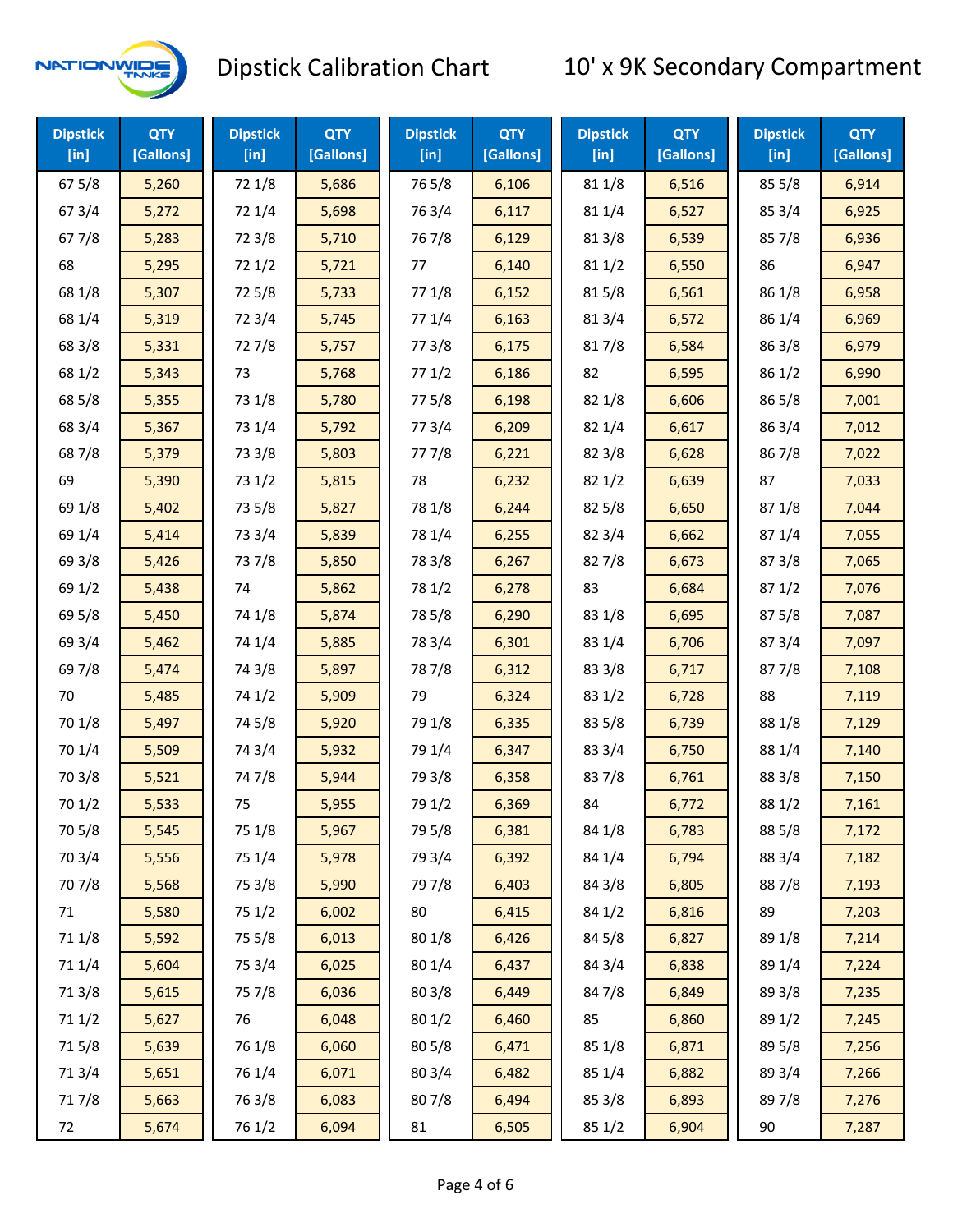

| <b>Dipstick</b><br>$[$ in] | <b>QTY</b><br>[Gallons] | <b>Dipstick</b><br>$[$ in] | <b>QTY</b><br>[Gallons] | <b>Dipstick</b><br>[in] | <b>QTY</b><br>[Gallons] | <b>Dipstick</b><br>$[$ in] | <b>QTY</b><br>[Gallons] | <b>Dipstick</b><br>$[$ in] | <b>QTY</b><br>[Gallons] |
|----------------------------|-------------------------|----------------------------|-------------------------|-------------------------|-------------------------|----------------------------|-------------------------|----------------------------|-------------------------|
| 90 1/8                     | 7,297                   | 94 5/8                     | 7,661                   | 99 1/8                  | 8,002                   | 103 5/8                    | 8,315                   | 108 1/8                    | 8,593                   |
| 90 1/4                     | 7,308                   | 94 3/4                     | 7,671                   | 99 1/4                  | 8,011                   | 103 3/4                    | 8,323                   | 108 1/4                    | 8,601                   |
| 903/8                      | 7,318                   | 947/8                      | 7,681                   | 99 3/8                  | 8,020                   | 103 7/8                    | 8,331                   | 108 3/8                    | 8,608                   |
| 901/2                      | 7,328                   | 95                         | 7,690                   | 99 1/2                  | 8,029                   | 104                        | 8,340                   | 108 1/2                    | 8,615                   |
| 905/8                      | 7,339                   | 95 1/8                     | 7,700                   | 99 5/8                  | 8,038                   | 104 1/8                    | 8,348                   | 108 5/8                    | 8,622                   |
| 903/4                      | 7,349                   | 95 1/4                     | 7,710                   | 99 3/4                  | 8,047                   | 104 1/4                    | 8,356                   | 108 3/4                    | 8,629                   |
| 907/8                      | 7,359                   | 95 3/8                     | 7,720                   | 997/8                   | 8,056                   | 104 3/8                    | 8,364                   | 108 7/8                    | 8,636                   |
| 91                         | 7,370                   | 95 1/2                     | 7,729                   | 100                     | 8,065                   | 1041/2                     | 8,372                   | 109                        | 8,643                   |
| 91 1/8                     | 7,380                   | 95 5/8                     | 7,739                   | 100 1/8                 | 8,074                   | 104 5/8                    | 8,380                   | 109 1/8                    | 8,650                   |
| 91 1/4                     | 7,390                   | 95 3/4                     | 7,749                   | 100 1/4                 | 8,083                   | 104 3/4                    | 8,388                   | 109 1/4                    | 8,657                   |
| 913/8                      | 7,400                   | 95 7/8                     | 7,758                   | 100 3/8                 | 8,092                   | 104 7/8                    | 8,396                   | 109 3/8                    | 8,663                   |
| 911/2                      | 7,411                   | 96                         | 7,768                   | 1001/2                  | 8,101                   | 105                        | 8,404                   | 109 1/2                    | 8,670                   |
| 915/8                      | 7,421                   | 96 1/8                     | 7,778                   | 100 5/8                 | 8,110                   | 105 1/8                    | 8,412                   | 109 5/8                    | 8,677                   |
| 913/4                      | 7,431                   | 96 1/4                     | 7,787                   | 100 3/4                 | 8,119                   | 105 1/4                    | 8,420                   | 109 3/4                    | 8,684                   |
| 917/8                      | 7,441                   | 96 3/8                     | 7,797                   | 100 7/8                 | 8,127                   | 105 3/8                    | 8,428                   | 109 7/8                    | 8,690                   |
| 92                         | 7,451                   | 96 1/2                     | 7,806                   | 101                     | 8,136                   | 1051/2                     | 8,436                   | 110                        | 8,697                   |
| 92 1/8                     | 7,462                   | 96 5/8                     | 7,816                   | 101 1/8                 | 8,145                   | 105 5/8                    | 8,443                   | 110 1/8                    | 8,704                   |
| 92 1/4                     | 7,472                   | 96 3/4                     | 7,825                   | 101 1/4                 | 8,154                   | 105 3/4                    | 8,451                   | 110 1/4                    | 8,710                   |
| 923/8                      | 7,482                   | 967/8                      | 7,835                   | 101 3/8                 | 8,162                   | 105 7/8                    | 8,459                   | 110 3/8                    | 8,717                   |
| 921/2                      | 7,492                   | 97                         | 7,844                   | 1011/2                  | 8,171                   | 106                        | 8,467                   | 110 1/2                    | 8,723                   |
| 925/8                      | 7,502                   | 97 1/8                     | 7,854                   | 101 5/8                 | 8,180                   | 106 1/8                    | 8,474                   | 110 5/8                    | 8,730                   |
| 923/4                      | 7,512                   | 97 1/4                     | 7,863                   | 101 3/4                 | 8,188                   | 106 1/4                    | 8,482                   | 110 3/4                    | 8,736                   |
| 927/8                      | 7,522                   | 97 3/8                     | 7,873                   | 101 7/8                 | 8,197                   | 106 3/8                    | 8,490                   | 110 7/8                    | 8,743                   |
| 93                         | 7,532                   | 97 1/2                     | 7,882                   | 102                     | 8,206                   | 106 1/2                    | 8,497                   | 111                        | 8,749                   |
| 93 1/8                     | 7,542                   | 975/8                      | 7,891                   | 102 1/8                 | 8,214                   | 106 5/8                    | 8,505                   | 111 1/8                    | 8,755                   |
| 93 1/4                     | 7,552                   | 973/4                      | 7,901                   | 102 1/4                 | 8,223                   | 106 3/4                    | 8,512                   | 111 1/4                    | 8,762                   |
| 93 3/8                     | 7,562                   | 977/8                      | 7,910                   | 102 3/8                 | 8,231                   | 106 7/8                    | 8,520                   | 111 3/8                    | 8,768                   |
| 93 1/2                     | 7,572                   | 98                         | 7,919                   | 1021/2                  | 8,240                   | 107                        | 8,527                   | 1111/2                     | 8,774                   |
| 93 5/8                     | 7,582                   | 98 1/8                     | 7,929                   | 102 5/8                 | 8,248                   | 107 1/8                    | 8,535                   | 1115/8                     | 8,780                   |
| 93 3/4                     | 7,592                   | 98 1/4                     | 7,938                   | 102 3/4                 | 8,257                   | 107 1/4                    | 8,542                   | 111 3/4                    | 8,786                   |
| 937/8                      | 7,602                   | 98 3/8                     | 7,947                   | 102 7/8                 | 8,265                   | 1073/8                     | 8,550                   | 111 7/8                    | 8,792                   |
| 94                         | 7,612                   | 98 1/2                     | 7,956                   | 103                     | 8,273                   | 107 1/2                    | 8,557                   | 112                        | 8,798                   |
| 94 1/8                     | 7,622                   | 98 5/8                     | 7,965                   | 103 1/8                 | 8,282                   | 1075/8                     | 8,564                   | 112 1/8                    | 8,804                   |
| 94 1/4                     | 7,632                   | 98 3/4                     | 7,975                   | 103 1/4                 | 8,290                   | 107 3/4                    | 8,572                   | 112 1/4                    | 8,810                   |
| 94 3/8                     | 7,641                   | 987/8                      | 7,984                   | 103 3/8                 | 8,298                   | 1077/8                     | 8,579                   | 112 3/8                    | 8,816                   |
| 94 1/2                     | 7,651                   | 99                         | 7,993                   | 103 1/2                 | 8,307                   | 108                        | 8,586                   | 112 1/2                    | 8,822                   |